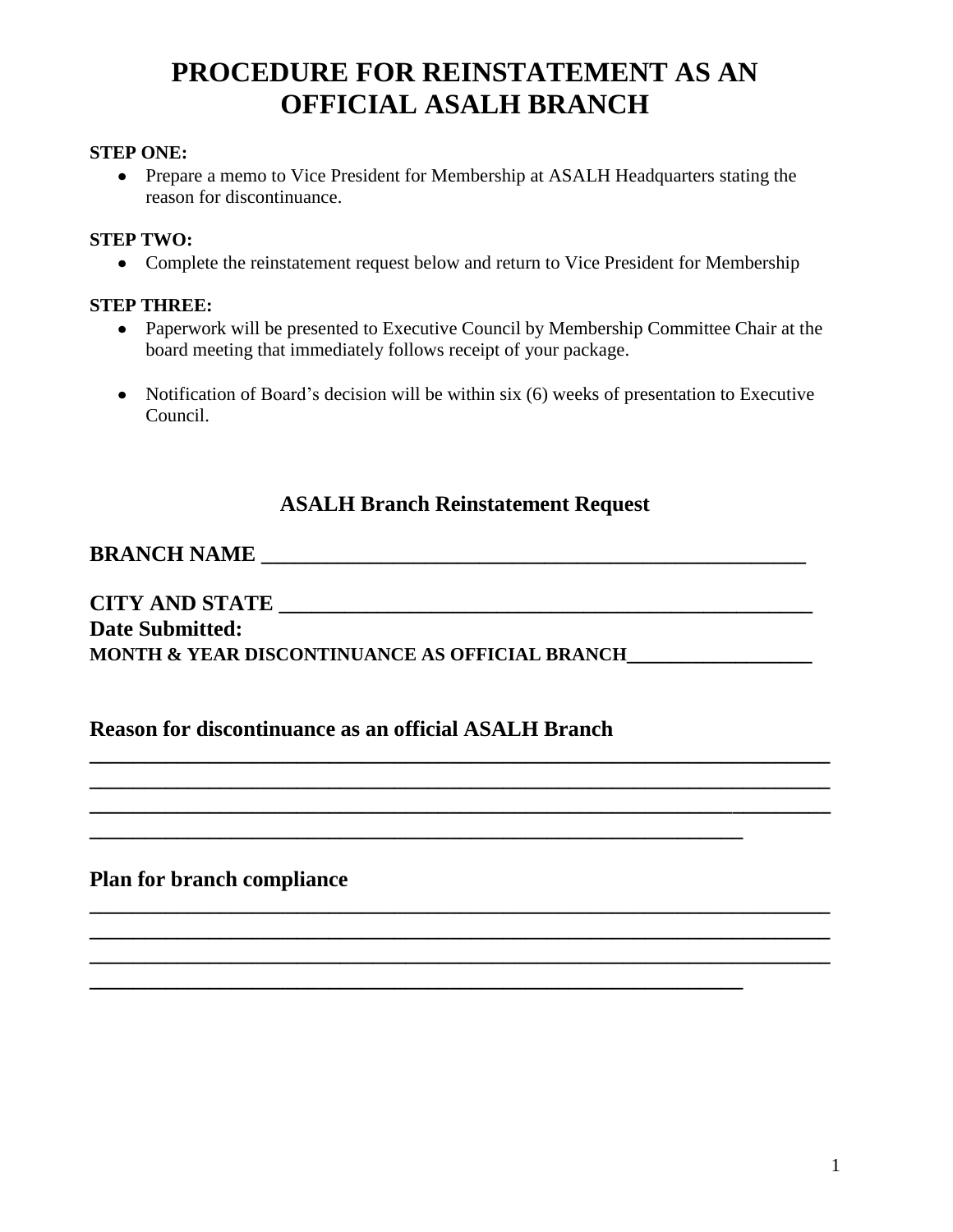|  |  | Plan to meet reporting requirements established by Headquarters |
|--|--|-----------------------------------------------------------------|
|  |  |                                                                 |

### Process by which you will ensure the following:

1. Branch procedure to adhere to reporting process. (Example: The Jason Curley Branch has put in place two officers who will be responsible for tracking information necessary to meet reporting deadlines: Secretary and Treasurer. President will oversee this process)

- 2. An official email contact for the branch.
	-
	-
- 3. State your branch mission (must be in line with ASALH's mission)

4. Plans to carry out the branch mission.

5. Branch plans for promoting the mission of ASALH in your local community.